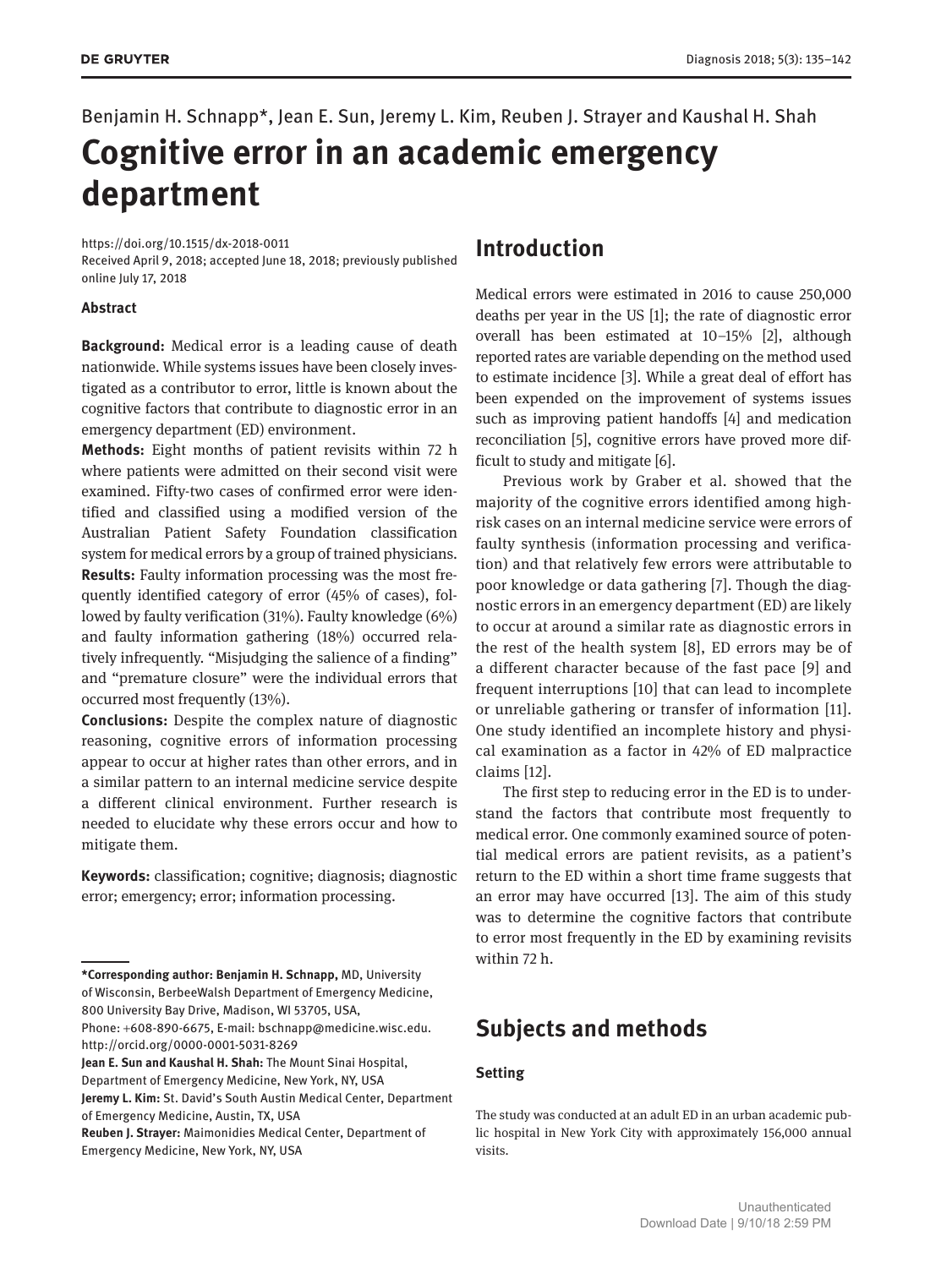#### **Definitions**

A revisit was defined for our study as two visits to the same ED within a 72 h window. Cases were excluded if the patient was under 18 or over the age of 89, the second visit was planned during the first visit (e.g. wound check follow-up), the patient was admitted on the first visit or if the patient was discharged on both visits. While it is possible that some of the excluded cases also contained instances of error, we felt that the most serious and important cases of error were likely to be found when the patient was discharged on the first visit and admitted on the second visit, as this suggests that the original disposition may have been made in error.

Cognitive error was defined as a delayed, incorrect or missed diagnosis due to an error in physician judgment as determined by information obtained later, a modification of the definition used by Graber et al. [7]. Errors were classified using a modified version of the Australian Patient Safety Foundation classification system and abbreviated from the categorization described by Graber et al. [7] to focus only on the cognitive factors contributing to error, not on systems issues. This classification system describes four broad categories of factors which can lead medical decision-making to break down: faulty knowledge, faulty data gathering, faulty information processing and faulty verification. It also defines multiple subcategories for each of the factors. See Table 1 for the classification system used with descriptions of each factor.

#### **Data sources**

As part of routine ED quality improvement measures, 72 h revisit case summaries are identified at our institution, with pertinent data included from the history, examination, laboratory results and imaging tests. If it remained unclear whether an error had occurred after review of the case summary, or further information was required to identify the type of error, the full medical record was examined and the original providers were contacted for further clarification when possible. Eight months of 72 h revisits from 2013 to 2014 were included in our analysis. Within the 8-month study period, 271 cases met the inclusion criteria and were examined.

#### **Evaluators**

A team of physicians, including two physicians with cognitive science experience, was trained on the modified Australian Patient Safety Foundation classification and its use over several hours prior to the start of the study. All team members assigned classifications to several example cases to ensure that all participants shared a similar understanding on how to use the classification system.

#### **Process**

Identifying cognitive errors took place in two steps. In the first step, each case that met the inclusion criteria was examined by two independent reviewers to determine whether, in their clinical judgment, the case could have contained cognitive error as defined by our study

criteria. Cases where the two reviewers disagreed were adjudicated by the full group. In the second step, all cases that were identified as possibly containing a cognitive error were examined in more detail by at least three members of the study team, who analyzed the details of each case and reached a consensus as a group as to whether an error occurred and if so, what categories of error occurred.

#### **Data recording and analysis**

Cases were categorized by error class and body system, as well as screened for known high-risk conditions that could predispose patients to medical error or poor outcomes, such as substance abuse or psychiatric illness. Cases were recorded in a secure database, accessible only to the researchers. Descriptive statistics were calculated using Numbers (Apple, Cupertino, CA, USA).

#### **Ethical statement**

The study was approved by the Institutional Review Board at the participating hospital.

### **Results**

A total of 271 cases of revisits within 72 h met our inclusion criteria. A total of 131 (48%) cases were determined by both reviewers to contain no potential cognitive error; 140 (52%) were identified by at least one reviewer as containing a potential cognitive error and flagged for further review by the study team. Of the 140 cases where potential issues were identified, 52 cases (19%) were verified to represent instances of cognitive error as determined by group consensus (see Figure 1).

Within the 52 cases identified as containing a cognitive error, there were 120 cognitive factors identified as contributing to error (each case could be assigned more than one factor which contributed to the error). Among the four general categories of cognitive error, faulty information processing was the most common, representing 45% [95% confidence interval (CI) 36–54%] of the identified errors. Faulty verification was the next most frequently identified, representing 31% (95% CI 23–40%) of factors. Finally, factors of faulty data gathering and faulty knowledge occurred least commonly, representing 18% (95% CI 12–26%) and 6% (95% CI 3–12%) of errors, respectively. Table 2 represents the relative frequency of each of the four types of cognitive factors determined to contribute to error. The mean number of factors identified per case containing error was 2.3.

Of the 25 described specific cognitive factors which can contribute to error, the most commonly occurring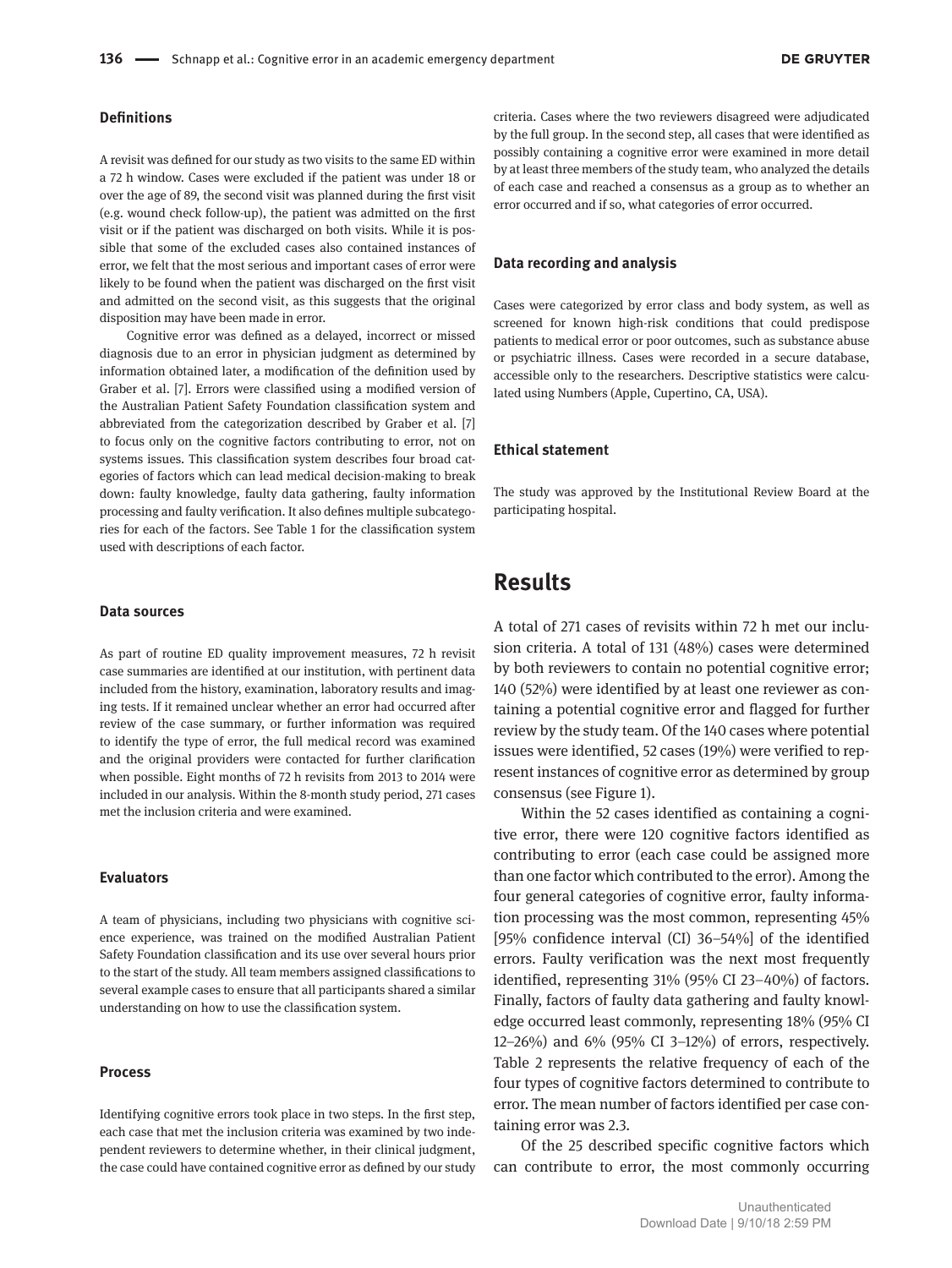**Table 1:** The cognitive error classification system used in our study.

| <b>Type</b>                                                                                                                                                                                                                                | <b>Definition</b>                                                                                                                                                                                                                                                                                                                          | <b>Example</b>                                                                                                                                                                                                                                                                                                                                                                                                                   |
|--------------------------------------------------------------------------------------------------------------------------------------------------------------------------------------------------------------------------------------------|--------------------------------------------------------------------------------------------------------------------------------------------------------------------------------------------------------------------------------------------------------------------------------------------------------------------------------------------|----------------------------------------------------------------------------------------------------------------------------------------------------------------------------------------------------------------------------------------------------------------------------------------------------------------------------------------------------------------------------------------------------------------------------------|
| <b>Faulty knowledge</b>                                                                                                                                                                                                                    |                                                                                                                                                                                                                                                                                                                                            |                                                                                                                                                                                                                                                                                                                                                                                                                                  |
| Knowledge base inadequate or<br>defective                                                                                                                                                                                                  | Insufficient knowledge of relevant condition                                                                                                                                                                                                                                                                                               | Providers not aware of Fournier gangrene                                                                                                                                                                                                                                                                                                                                                                                         |
| Skills inadequate or defective                                                                                                                                                                                                             | Insufficient diagnostic skill for relevant<br>condition                                                                                                                                                                                                                                                                                    | Missed diagnosis of complete heart block,<br>clinician misread electrocardiogram                                                                                                                                                                                                                                                                                                                                                 |
| <b>Faulty data gathering</b>                                                                                                                                                                                                               |                                                                                                                                                                                                                                                                                                                                            |                                                                                                                                                                                                                                                                                                                                                                                                                                  |
| Ineffective, incomplete or faulty<br>workup<br>Ineffective, incomplete or faulty<br>history and physical examination<br>Faulty test or procedure<br>techniques<br>Failure to screen (pre-<br>hypothesis)<br>Poor etiquette leading to poor | Problems in organizing or coordinating<br>patient's tests and consultations<br>Failure to collect appropriate information from<br>the initial interview and examination<br>Standard test/procedure is conducted<br>incorrectly<br>Failure to perform indicated screening<br>procedures<br>Failure to collect required information owing to | Delayed diagnosis of drug-related lupus: failure to<br>consult patient's old medical records<br>Delayed diagnosis of abdominal aortic aneurysm:<br>incomplete past history questioning<br>Wrong diagnosis of myocardial infarction:<br>electrocardio-graphic leads reversed<br>Missed prostate cancer: rectal examination and<br>PSA testing never performed in a 55-year-old man<br>Missed CNS contusion after very abbreviated |
| data quality                                                                                                                                                                                                                               | poor interaction with patient                                                                                                                                                                                                                                                                                                              | history, pejorative questioning                                                                                                                                                                                                                                                                                                                                                                                                  |
|                                                                                                                                                                                                                                            |                                                                                                                                                                                                                                                                                                                                            |                                                                                                                                                                                                                                                                                                                                                                                                                                  |
| Faulty synthesis: faulty information processing<br>Faulty context generation                                                                                                                                                               | Lack of awareness/consideration of aspects<br>of patient's situation that are relevant to<br>diagnosis                                                                                                                                                                                                                                     | Missed perforated ulcer in a patient presenting<br>with chest pain and laboratory evidence of<br>myocardial infarction                                                                                                                                                                                                                                                                                                           |
| Overestimating or                                                                                                                                                                                                                          | Clinician is aware of symptom, but either                                                                                                                                                                                                                                                                                                  | Wrong diagnosis of sepsis in a patient with stable                                                                                                                                                                                                                                                                                                                                                                               |
| underestimating usefulness or<br>salience of a finding                                                                                                                                                                                     | focuses too closely on it to the exclusion of<br>others or fails to appreciate its relevance                                                                                                                                                                                                                                               | leukocytosis in the setting of myelodysplastic<br>syndrome                                                                                                                                                                                                                                                                                                                                                                       |
| Faulty detection or perception                                                                                                                                                                                                             | Symptom, sign or finding should be noticeable,<br>but clinician misses it                                                                                                                                                                                                                                                                  | Missed pneumothorax on chest radiograph                                                                                                                                                                                                                                                                                                                                                                                          |
| <b>Failed heuristics</b>                                                                                                                                                                                                                   | Failure to apply appropriate rule of thumb,<br>or overapplication of such a rule under<br>inappropriate/atypical circumstances                                                                                                                                                                                                             | Wrong diagnosis of bronchitis in a patient later<br>found to have pulmonary embolism                                                                                                                                                                                                                                                                                                                                             |
| Failure to act sooner                                                                                                                                                                                                                      | Delay in appropriate data analysis activity                                                                                                                                                                                                                                                                                                | Missed diagnosis of ischemic bowel in a patient<br>with a 12-week history of bloody diarrhea                                                                                                                                                                                                                                                                                                                                     |
| <b>Faulty triggering</b>                                                                                                                                                                                                                   | Clinician considers inappropriate conclusion<br>based on current data, or fails to consider<br>conclusion reasonable from data                                                                                                                                                                                                             | Wrong diagnosis of pneumonia in a patient with<br>hemoptysis: never considered the eventual<br>diagnosis of vasculitis                                                                                                                                                                                                                                                                                                           |
| Misidentification of a symptom<br>or sign                                                                                                                                                                                                  | One symptom is mistaken for another                                                                                                                                                                                                                                                                                                        | Missed cancer of the pancreas in a patient with<br>pain, radiating to the back, attributed to GERD                                                                                                                                                                                                                                                                                                                               |
| Distraction by other goals or<br>issues                                                                                                                                                                                                    | Other aspects of patient treatment (e.g.<br>dealing with an earlier condition) are allowed<br>to obscure diagnostic process for current<br>condition                                                                                                                                                                                       | Wrong diagnosis of panic disorder: patient with a<br>history of schizophrenia presenting with abnormal<br>mental status, found to have CNS metastases                                                                                                                                                                                                                                                                            |
| Faulty interpretation of a test<br>result                                                                                                                                                                                                  | Test results are read correctly, but incorrect<br>conclusions are drawn                                                                                                                                                                                                                                                                    | Missed diagnosis of Clostridium difficile enteritis<br>in a patient with a negative stool test result                                                                                                                                                                                                                                                                                                                            |
| Reporting or remembering<br>findings not gathered                                                                                                                                                                                          | Symptoms or signs reported that do not exist,<br>often findings that are typically present in the<br>suspected illness                                                                                                                                                                                                                     | None encountered                                                                                                                                                                                                                                                                                                                                                                                                                 |
| <b>Faulty synthesis: faulty verification</b>                                                                                                                                                                                               |                                                                                                                                                                                                                                                                                                                                            |                                                                                                                                                                                                                                                                                                                                                                                                                                  |
| Premature closure                                                                                                                                                                                                                          | Failure to consider other possibilities once an<br>initial diagnosis has been reached                                                                                                                                                                                                                                                      | Wrong diagnosis of musculoskeletal pain after a<br>car crash: ruptured spleen ultimately found                                                                                                                                                                                                                                                                                                                                   |
| Failure to order or follow-up on<br>appropriate test                                                                                                                                                                                       | Clinician does not use an appropriate test<br>to confirm a diagnosis, or does not take<br>appropriate next step after test                                                                                                                                                                                                                 | Wrong diagnosis of urosepsis in a patient:<br>bedside urinalysis never performed                                                                                                                                                                                                                                                                                                                                                 |
| <b>Failure to consult</b>                                                                                                                                                                                                                  | Appropriate expert is not contacted                                                                                                                                                                                                                                                                                                        | Hyponatremia inappropriately ascribed to<br>diuretics in a patient later found to have lung                                                                                                                                                                                                                                                                                                                                      |
| Failure to periodically review the<br>situation                                                                                                                                                                                            | Failure to gather new data in order to determine<br>whether situation has changed since initial<br>diagnosis                                                                                                                                                                                                                               | cancer; no consults requested<br>Missed colon cancer in a patient with<br>progressively declining hematocrit attributed to<br>gastritis                                                                                                                                                                                                                                                                                          |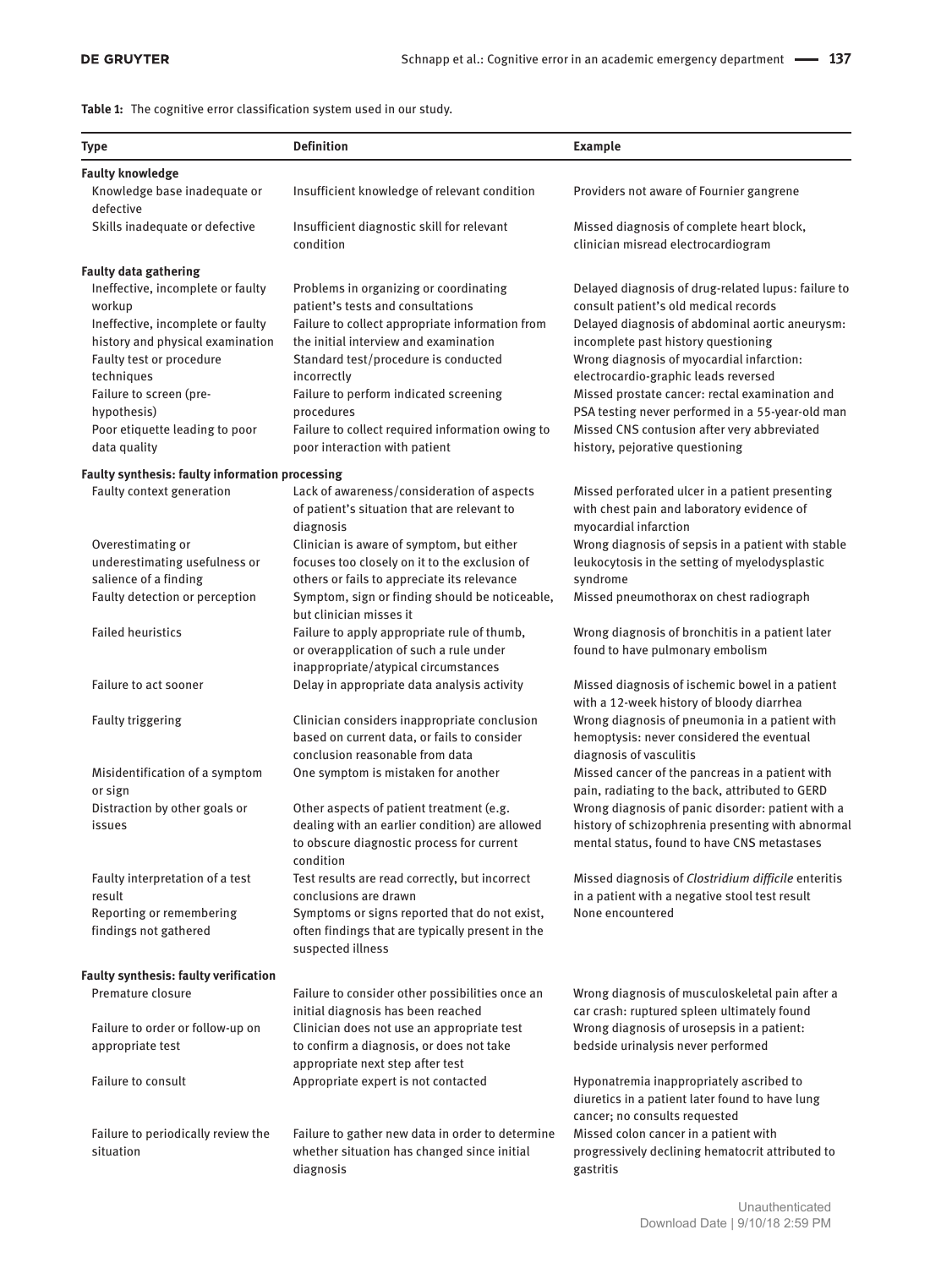| <b>Type</b>                                                       | <b>Definition</b>                                                         | <b>Example</b>                                                                                            |
|-------------------------------------------------------------------|---------------------------------------------------------------------------|-----------------------------------------------------------------------------------------------------------|
| Failure to gather other useful<br>information to verify diagnosis | Appropriate steps to verify diagnosis are not<br>taken                    | Wrong diagnosis of osteoarthritis in a patient<br>found to have drug-induced lupus after ANA              |
|                                                                   |                                                                           | testing                                                                                                   |
| Overreliance on someone else's                                    | Failure to check previous clinician's diagnosis                           | Outpatient followed with diagnosis of CHF.<br>admitted with increased shortness of breath, later          |
| findings or opinion                                               | against current findings                                                  | found to have lung cancer as the cause                                                                    |
| Failure to validate findings with                                 | Clinician does not check with patient                                     | Wrong diagnosis of bone metastases in a patient                                                           |
| patient                                                           | concerning additional symptoms that might<br>confirm/disconfirm diagnosis | with many prior broken ribs                                                                               |
| Confirmation bias                                                 | Tendency to interpret new results in a way that                           | Wrong diagnosis of pulmonary embolism: positive                                                           |
|                                                                   | supports one's previous diagnosis                                         | test for D-dimer taken to support this diagnosis in<br>a patient with respiratory failure due to ARDS and |
|                                                                   |                                                                           | Gram-negative sepsis                                                                                      |

ANA, antinuclear antibody; ARDS, adult respiratory distress syndrome; CHF, congestive heart failure; CNS, central nervous system; GERD, gastroesophageal reflux disease; PSA, prostate-specific antigen. From Graber [3]; used with permission.



**Figure 1:** Flow diagram for cases reviewed in this study.

were "misjudging the salience of a finding" and "premature closure", which each represented 13% (95% CI 8–20%) of the identified types of error. In cases with confirmed error, the most common body system involved was hepatobiliary (e.g. missed cholecystitis), representing 19% of the cases, followed by pulmonary (e.g. pneumonia too sick to discharge), representing 13% of the cases; see Table 3 for the percentage of errors by body system. We also noted that a significant portion of the cases involved patients with a history of substance abuse (12% of cases) and patients with psychiatric illness and congestive heart failure (each 8% of cases); Table 4 shows the incidence of errors associated with risk factors identified in our study.

### **Discussion**

To the best of our knowledge, this is the first study to categorize and quantify the cognitive factors that contribute

to errors in the ED. Our study shows that, similar to an inpatient internal medicine environment, the cognitive factors that contribute to error most often in 72 h revisits are faulty information processing and faulty verification of data.

Previously published literature from other medical disciplines shows mixed results regarding what types of cognitive errors are most common in diagnosis. An analysis of admitted patients found that errors of knowledge application were most frequent [14], similar to the results of this study. However, a study of primary care visits found a large number of errors involving history taking and examination of the patient [15] and a study of intensive care unit patients found that "failure to carry out the intended treatment" was the most frequent type of error [16]. While some of these differences may be accounted for by the differences in clinical environments, the lack of an effective, comprehensive and agreed-upon methodology for measuring cognitive error is likely a significant contributing factor to these discrepancies [3]. The presence of trainees in an academic ED theoretically increases the likelihood that inadequate knowledge is contributing to error [17]; over half of the residents in one survey acknowledged that insufficient knowledge may have contributed to a recent error in their care [18]. Despite trainees' limited clinical experience, errors of data gathering and knowledge do not appear in our study to occur more frequently in the ED setting.

Past literature is also mixed on the question of what types of cardinal presentations are most likely to be prone to error and revisits. One study in Taiwan found that patients with abdominal symptoms were at highest risk to return [19], similar to the high prevalence of errors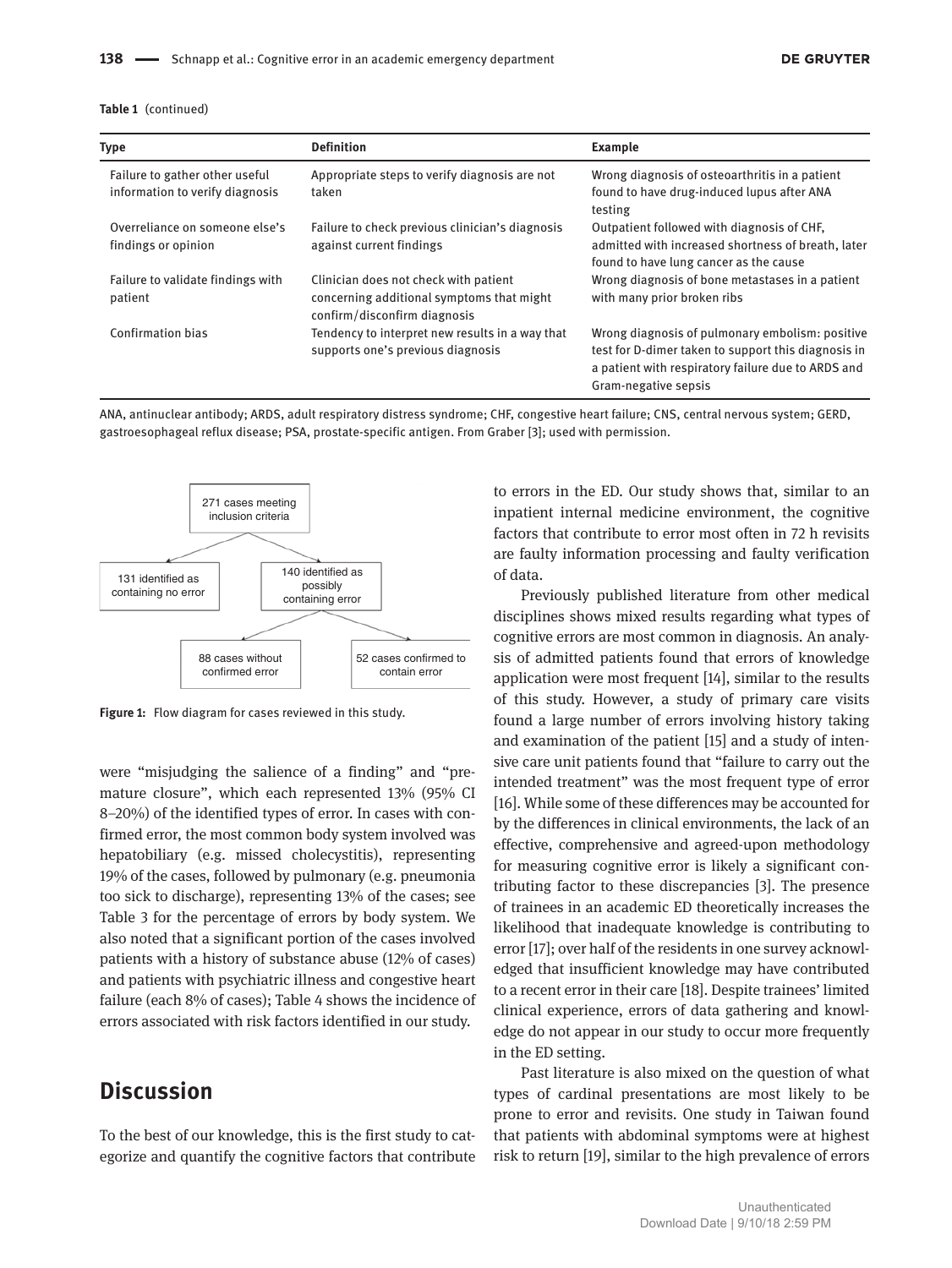**Table 2:** Incidence of each type of error identified, grouped by error type.

| <b>Type of error</b>   | <b>Error type</b>                                                     | Number of times error identified |
|------------------------|-----------------------------------------------------------------------|----------------------------------|
| Knowledge              | Knowledge base defective/inadequate                                   | 3                                |
|                        | Skills inadequate or defective                                        | 4                                |
| Data gathering         | Ineffective, incomplete or faulty workup                              | 13                               |
|                        | Ineffective, incomplete or faulty history and physical examination    | 9                                |
|                        | Faulty test or procedure techniques                                   | 0                                |
|                        | Failure to screen                                                     | 0                                |
|                        | Poor etiquette leading to poor data quality                           | 0                                |
| Information processing | Faulty context generation                                             | 13                               |
|                        | Overestimating or underestimating usefulness or salience of a finding | 15                               |
|                        | Faulty detection or perception                                        | $\mathbf 0$                      |
|                        | <b>Failed heuristics</b>                                              | 3                                |
|                        | Failure to act sooner                                                 | $\Omega$                         |
|                        | <b>Faulty triggering</b>                                              | 10                               |
|                        | Misidentification of a symptom or sign                                | 1                                |
|                        | Distraction by other goals or issues                                  | 3                                |
|                        | Faulty interpretation of a test result                                | 9                                |
|                        | Reporting or remembering findings not gathered                        | $\Omega$                         |
| Verification           | Premature closure                                                     | 15                               |
|                        | Failure to order or follow-up on appropriate test                     | 6                                |
|                        | Failure to consult                                                    | 4                                |
|                        | Failure to periodically review the situation                          | 5                                |
|                        | Failure to gather other useful information to verify diagnosis        |                                  |
|                        | Overreliance on someone else's findings or opinion                    | 4                                |
|                        | Failure to validate findings with patient                             | 0                                |
|                        | <b>Confirmation bias</b>                                              | 2                                |

**Table 3:** Incidence of each type of error, grouped by system.

| Primary system involved | <b>Number</b><br>of cases | Percentage of<br>total cases, % |
|-------------------------|---------------------------|---------------------------------|
| Cardiac                 | 6                         | 12                              |
| Pulmonary               | 7                         | 13                              |
| Hepatobiliary           | 10                        | 19                              |
| Gastrointestinal        | 5                         | 10                              |
| Genitourinary           | 3                         | 6                               |
| Obstetrics/gynecologic  | 3                         | 6                               |
| Metabolic               | 6                         | 12                              |
| Neurologic              | 4                         | 8                               |
| Otolaryngology          | 1                         | $\overline{2}$                  |
| Dermatologic            | 4                         | 8                               |
| Orthopedic              | 1                         | $\overline{2}$                  |
| Psychiatric             | 1                         | $\overline{2}$                  |
| Hematologic             | 1                         | $\overline{2}$                  |

**Table 4:** Incidence of errors associated with each risk factor.

| <b>Risk factor</b>                 | <b>Number</b><br>of cases | Percentage of<br>total cases, % |
|------------------------------------|---------------------------|---------------------------------|
| Substance abuse                    | 6                         | 12                              |
| Psychiatric illness                | 4                         | 8                               |
| Congestive heart failure           | 4                         |                                 |
| Human immunodeficiency virus (HIV) |                           |                                 |

in return visits categorized as 'hepatobiliary' or 'gastrointestinal' in our study. A Dutch study found a similarly high rate of returns for abdominal pathology, but also a high rate of returns for patients with urinary symptoms [20], which our study did not find. Upper respiratory tract infections were the most common reason for a revisit in a Hong Kong ED study [21], and a study of physicianrecalled errors found that the most frequently reported errors involved pulmonary problems [22]. Our study did not calculate the distribution of complaints by system for all visits to the ED at our study site, but the rates of error found in our study for hepatobiliary complaints (19% of cases) and gastrointestinal complaints (10%) were significantly higher than the rate of ED visits nationally for all gastrointestinal complaints (6% of all visits) [23], suggesting that intra-abdominal complaints may be more vulnerable to diagnostic and cognitive error. While the poor localization of visceral pain lends biologic plausibility to this idea, cultural and health care delivery system differences may also play a role and more study is needed in this area.

Our study concurred with previous findings that patient factors can be a significant contributor to diagnostic and cognitive error [24]. Specifically, patients with psychiatric disease [25], substance abuse [26] and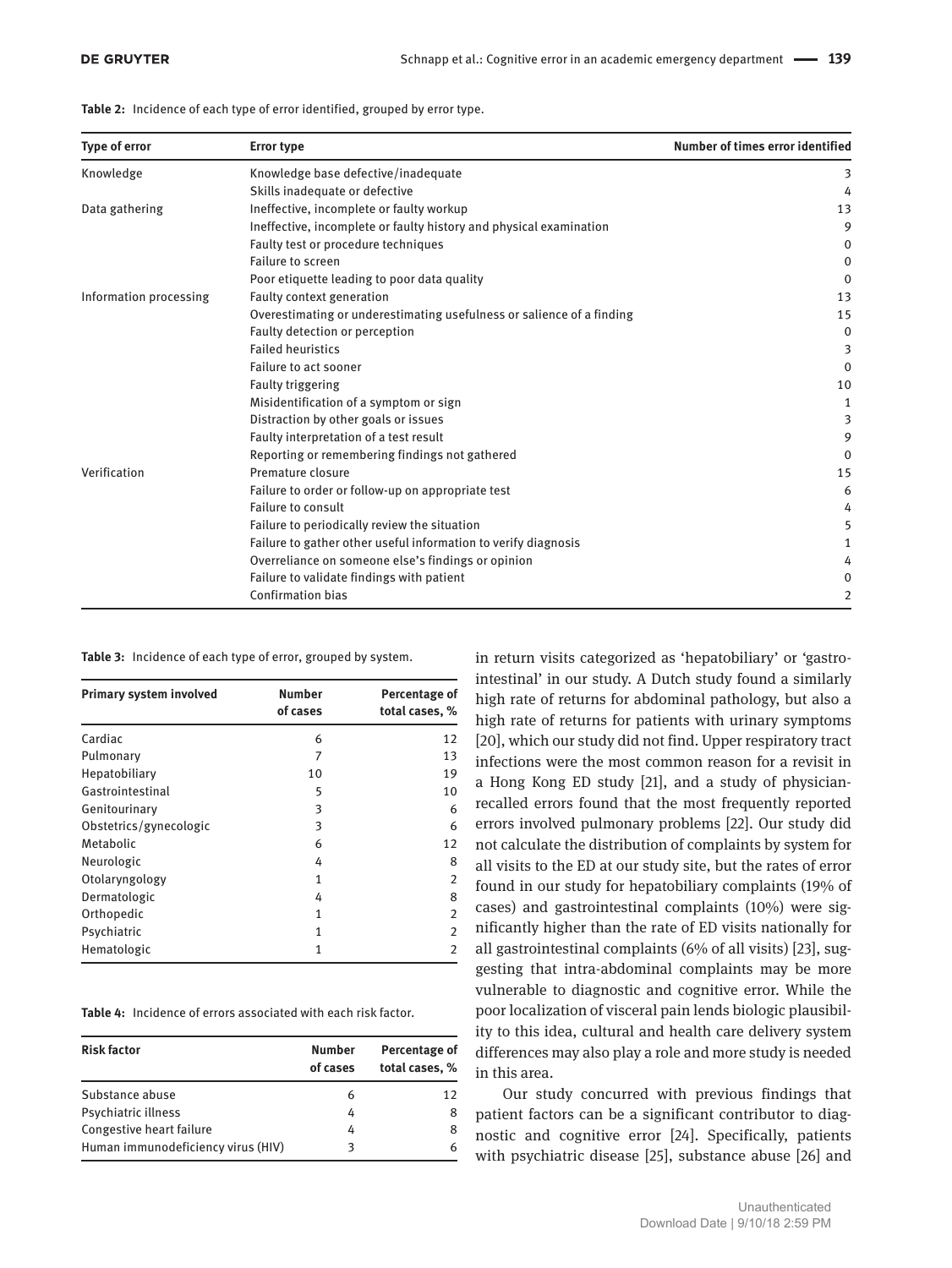congestive heart failure [27] are known to have a high frequency of ED revisits; diagnosis and ideal management may be difficult in these populations. In our study, errors in each of these at-risk populations appeared more frequently than the rate of ED visits nationally for these issues. Substance abuse was the source of 12% of errors identified but represented only 7% of ED visits nationally. Psychiatric disease was tied to 8% of errors in our study but represented only 4% of ED visits nationally. Congestive heart failure was related to 8% of errors but was the source of 3% of national ED visits, and patients with human immunodeficiency virus (HIV) were tied to 6% of errors, while making up only 0.4% of ED visits [23]. However, the overall number of cases analyzed in this study is small, which may limit the generalizability of these conclusions.

A variety of techniques have been explored to attempt to reduce errors of information processing. Classically, two types of diagnostic thinking have been described, with System 1, or rapid pattern recognition, being vulnerable to error and System 2, or effortful logical reasoning, being a safety net which can catch errors [28]. Consequently, some efforts at error reduction have focused on cognitive forcing strategies, designed to reorient clinicians to alternative diagnostic possibilities at pre-specified points in the workup (such as pop-up reminders in the electronic medical record). Unfortunately, while these interventions succeed in making physicians more deliberate, they may not reduce cognitive error [29–31], suggesting that System 2 may not be as effective as suggested at eliminating information synthesis problems. Additionally, experienced physicians may be able to effectively use System 1 thinking to make their workflow more efficient by rapidly categorizing patients without making errors [32]. While some research shows that only additional clinical knowledge and experience reduces cognitive error [33], other evidence has suggested promise for guided reflection and cognitive forcing strategies [34, 35]. Ultimately, the effectiveness of interventions to reduce error may be context dependent; checklists have been shown to be effective in some contexts but not others [36]. More research is still needed to determine what strategies may be most effective for reducing cognitive errors in the clinical environment.

#### **Limitations**

There are several potential sources of bias for this study. Though many of our errors were attributed to either premature closure or misjudging the salience of a finding, managing patients is a complex and dynamic interaction between knowledge and interpretation and it is possible that knowledge issues may affect information processing and verification. Additionally, while Croskerry and others have described many of the types of cognitive errors that occur [37] as well as the clinical situations in which they are most likely to be found, in practice, it can be difficult to categorize real errors that occur in the clinical setting as descriptions overlap and the error types lack strict criteria; we did not categorize distal causes of error in this analysis [38]. Our definition of a revisit may have also systematically affected our results, as a missed important finding such fracture would be unlikely to have been admitted on their second visit.

The results of this study are also based on a retrospective review, which may have overestimated the incidence of errors, as the reviewers have the benefit of hindsight. In an effort to reduce hindsight bias and give maximum deference to providers, we attempted to include only cases of clear cognitive error. Our study is also limited by its single center nature, as patients may have returned and been admitted at other hospitals, as well as our documentation, as what was documented in the original medical record and the quality review case summaries may not fully reflect potential issues. As there is no gold standard for determining whether an error occurred or what cognitive factors may have contributed, we relied on group consensus, which can be subject to bias. Finally, as the classification system we used for cognitive factors contained more factors categorized as information processing and verification factors than those categorized as knowledge or data gathering factors, this may have contributed to the increased frequency that these factors were seen in our study.

### **Conclusions**

Errors of information processing and verification were the most commonly identified errors in a study of patients with 72 h revisits to an academic ED. Patients with abdominal complaints were at highest risk for cognitive errors in diagnosis. Further standardization around describing and quantifying cognitive errors is needed to further elucidate how these errors impact care in the ED environment.

**Acknowledgments:** We thank Dr. Candice Cruz, Dr. Courtney Cassella, Dr. Angela Hua, Dr. Zara Mathew, Dr. Clark Owyang, Dr. Bradley Shy and Dr. Sumintra Wood for their invaluable assistance with completing this project.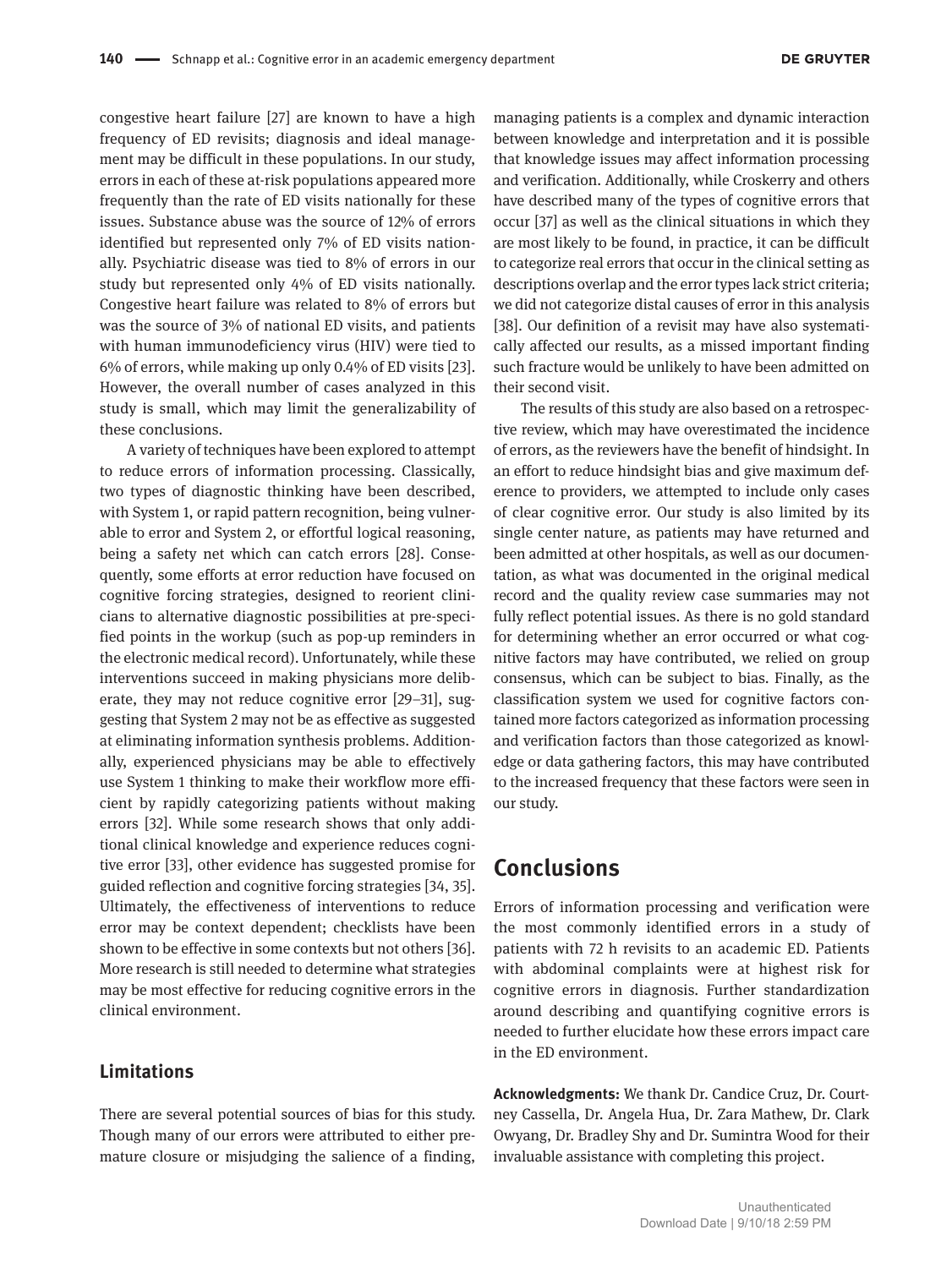**Author contributions:** All the authors have accepted responsibility for the entire content of this submitted manuscript and approved submission.

**Research funding:** None declared.

**Employment or leadership:** None declared.

**Honorarium:** None declared.

**Competing interests:** The funding organization(s) played no role in the study design; in the collection, analysis, and interpretation of data; in the writing of the report; or in the decision to submit the report for publication.

### **References**

- 1. Makary MA, Daniel M. Medical error-the third leading cause of death in the US. Br Med J 2016;353:i2139.
- 2. Berner ES, Graber ML. Overconfidence as a cause of diagnostic error in medicine. Am J Med 2008;121:S2–23.
- 3. Graber ML. The incidence of diagnostic error in medicine. BMJ Qual Saf 2013;22(Suppl 2):ii21–7.
- 4. Riesenberg LA, Leitzsch J, Massucci JL, Jaeger J, Rosenfeld JC, Patow C, et al. Residents' and attending physicians' handoffs: a systematic review of the literature. Acad Med 2009;84:1775–87.
- 5. Mueller SK, Sponsler KC, Kripalani S, Schnipper JL. Hospitalbased medication reconciliation practices: a systematic review. Arch Intern Med 2012;172:1057–69.
- 6. Zwaan L, Monteiro S, Sherbino J, Ilgen J, Howey B, Norman G. Is bias in the eye of the beholder? a vignette study to assess recognition of cognitive biases in clinical case workups. BMJ Qual Saf 2017;26:104–10.
- 7. Graber ML, Franklin N, Gordon R. Diagnostic error in internal medicine. Arch Intern Med 2005;165:1493–9.
- 8. Chellis M, Olson J, Augustine J, Hamilton G. Evaluation of missed diagnoses for patients admitted from the emergency department. Acad Emerg Med 2001;8:125–30.
- 9. Hamden K, Jeanmonod D, Gualtieri D, Jeanmonod R. Comparison of resident and mid-level provider productivity in a high-acuity emergency department setting. Emerg Med J 2014;31:216–9.
- 10. Berg LM, Kallberg AS, Goransson KE, Ostergren J, Florin J, Ehrenberg A. Interruptions in emergency department work: an observational and interview study. BMJ Qual Saf 2013;22:656–63.
- 11. Stiell A, Forster AJ, Stiell IG, van Walraven C. Prevalence of information gaps in the emergency department and the effect on patient outcomes. Can Med Assoc J 2003;169:1023–8.
- 12. Kachalia A, Gandhi TK, Puopolo AL, Yoon C, Thomas EJ, Griffey R, et al. Missed and delayed diagnoses in the emergency department: a study of closed malpractice claims from 4 liability insurers. Ann Emerg Med 2007;49:196–205.
- 13. Calder L, Pozgay A, Riff S, Rothwell D, Youngson E, Mojaverian N, et al. Adverse events in patients with return emergency department visits. BMJ Qual Saf 2015;24:142–8.
- 14. Zwaan L, de Bruijne M, Wagner C, Thijs A, Smits M, van der Wal G, et al. Patient record review of the incidence, consequences, and causes of diagnostic adverse events. Arch Intern Med 2010;170:1015–21.
- 15. Singh H, Giardina TD, Meyer AN, Forjuoh SN, Reis MD, Thomas EJ. Types and origins of diagnostic errors in primary care settings. JAMA Intern Med 2013;173:418–25.
- 16. Rothschild JM, Landrigan CP, Cronin JW, Kaushal R, Lockley SW, Burdick E, et al. The critical care safety study: the incidence and nature of adverse events and serious medical errors in intensive care. Crit Care Med 2005;33:1694–700.
- 17. Young JQ, Ranji SR, Wachter RM, Lee CM, Niehaus B, Auerbach AD. "July effect": impact of the academic year-end changeover on patient outcomes: a systematic review. Ann Intern Med 2011;155:309–15.
- 18. Hobgood C, Hevia A, Tamayo-Sarver JH, Weiner B, Riviello R. The influence of the causes and contexts of medical errors on emergency medicine residents' responses to their errors: an exploration. Acad Med 2005;80:758–64.
- 19. Wu CL, Wang FT, Chiang YC, Chiu YF, Lin TG, Fu LF, et al. Unplanned emergency department revisits within 72 h to a secondary teaching referral hospital in Taiwan. J Emerg Med 2010;38:512–7.
- 20. van der Linden MC, Lindeboom R, de Haan R, van der Linden N, de Deckere ER, Lucas C, et al. Unscheduled return visits to a Dutch inner-city emergency department. Int J Emerg Med 2014;7:23.
- 21. Ng C, Chung C. An analysis of unscheduled return visits to the accident and emergency department of a general public hospital. Hong Kong J Emerg Med 2003;10:153–61.
- 22. Schiff GD, Hasan O, Kim S, Abrams R, Cosby K, Lamber BL, et al. Diagnostic error in medicine: analysis of 583 physician-reported errors. Arch Intern Med 2009;169:1881–7.
- 23. National Hospital Ambulatory Medical Care Survey: 2015 Emergency Department Summary Tables. Available at: https://www. cdc.gov/nchs/data/nhamcs/web\_tables/2015\_ed\_web\_tables. pdf. Accessed 14 Jun 2018.
- 24. Gandhi TK, Kachalia A, Thomas EJ, Puopolo AL, Yoon C, Brennan TA, et al. Missed and delayed diagnoses in the ambulatory setting: a study of closed malpractice claims. Ann Intern Med 2006;145:488–96.
- 25. van Nieuwenhuizen A, Henderson C, Kassam A, Graham T, Murray J, Howard LM, et al. Emergency department staff views and experiences on diagnostic overshadowing related to people with mental illness. Epidemiol Psychiatr Sci 2013;22:255–62.
- 26. Smith MW, Stocks C, Santora PB. Hospital readmission rates and emergency department visits for mental health and substance abuse conditions. Community Ment Health J 2015;51:190–7.
- 27. Chun S, Tu JV, Wijeysundera HC, Austin PC, Wang X, Levy D, et al. Lifetime analysis of hospitalizations and survival of patients newly admitted with heart failure. Circ Heart Fail 2012;5:414–21.
- 28. Stanovich KE, West RF. Individual differences in reasoning: implications for the rationality debate? In: Gilovich T, Griffin D, Kahneman D, editors. Heuristics and biases: the psychology of intuitive judgment. New York, NY: Cambridge University Press, 2002:421–40, Chapter xvi, 857 Pages.
- 29. Sherbino J, Kulasegaram K, Howey E, Norman G. Ineffectiveness of cognitive forcing strategies to reduce biases in diagnostic reasoning: a controlled trial. Can J Emerg Med 2014;16:34–40.
- 30. Monteiro SD, Sherbino J, Patel A, Mazzetti I, Norman GR, Howey E. Reflecting on diagnostic errors: taking a second look is not enough. J Gen Intern Med 2015;30:1270–4.
- 31. Sherbino J, Yip S, Dore KL, Siu E, Norman GR. The effectiveness of cognitive forcing strategies to decrease diagnostic error: an exploratory study. Teach Learn Med 2011;23:78–84.